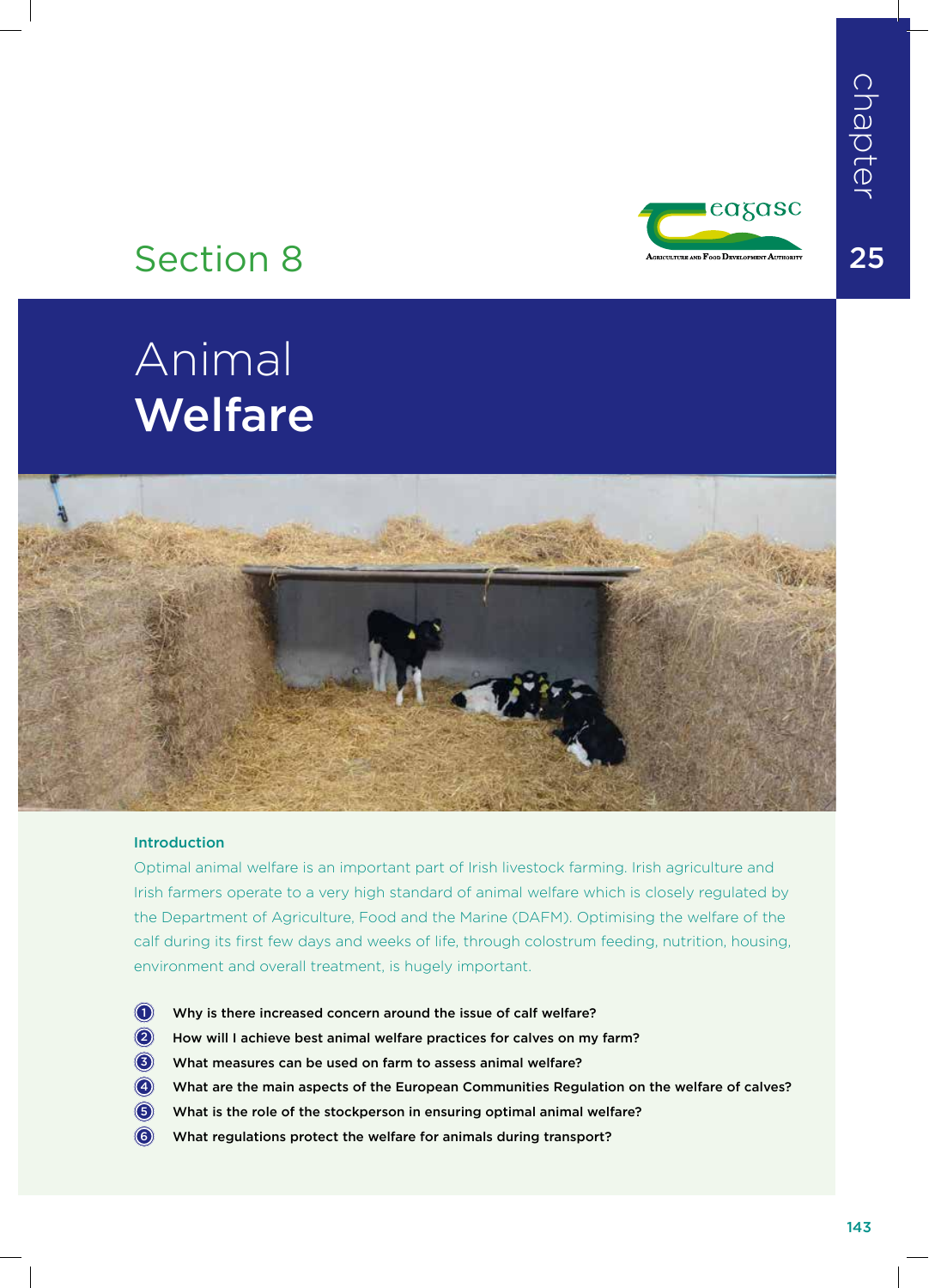# Animal **Welfare**

### Why is there increased concern around the issue of calf welfare?  $\mathbf{I}$

Within the agricultural industry there is increased concern regarding the welfare of the artificially reared, dairy-born calf. There are a number of factors that have contributed to this concern, including:

- The increase in the number of calves born from the dairy herd that are destined for beef production and will be artificially reared.
- The increase in the average dairy herd size, meaning that farmers are under increased time pressure.
- The increase in the number of cross bred dairy cows (i.e. Jersey/Holstein crosses) whose calves are of low value.

### KEY POINT:

the calf accept responsibility for the animal's It is important that both the dairy farmer who has bred the calf and beef farmer who buys welfare. This includes the feeding, housing, transport and general husbandry of the calf from the time of birth to the slaughter.



*Calf welfare is increasingly important for producers and consumers.*

### How will I achieve best animal welfare practices for calves on my farm? 2

The five freedoms provide a framework that underpins best practice to ensure animal health and welfare at farm level. (www.fawac.ie)

- 1. Freedom from hunger and thirst.
- 2. Freedom from discomfort.
- 3. Freedom from pain, injury and disease.
- 4. Freedom to express normal behaviour.
- 5. Freedom from fear and distress.

In acknowledging these freedoms, those who have care of animals should practice:

- Caring and responsible planning and management.
- Skilled, knowledgeable and conscientious stockpersonship.
- Appropriate environmental design (for example, of the husbandry system).
- Considerate handling and transport.
- Provision of ready access to fresh water and a diet to maintain full health and vigour.
- Provision of an appropriate environment including shelter and a comfortable resting area.
- Prevention or rapid diagnosis of disease and treatment.
- Provision of sufficient space and proper facilities.
- Ensuring conditions and treatment to avoid mental suffering.

#### What measures can be used on farm to assess animal welfare?  $\mathcal{L}(\mathcal{I})$

Two broad categories of parameters can be used for practical welfare assessment:

### *Environmental parameters*

These are specific standards for housing and management systems, which include:

- Housing standards: space allowance, feeder space, number of teats on milk feeders, water drinker flow rates, floor types, bedding, air outlets/inlets etc.
- Husbandry and management standards: specific ages/techniques for castration/ disbudding, training for stockpersons etc.



*Legislation outlining accommodation standards benefit both the calf and the producer.*

25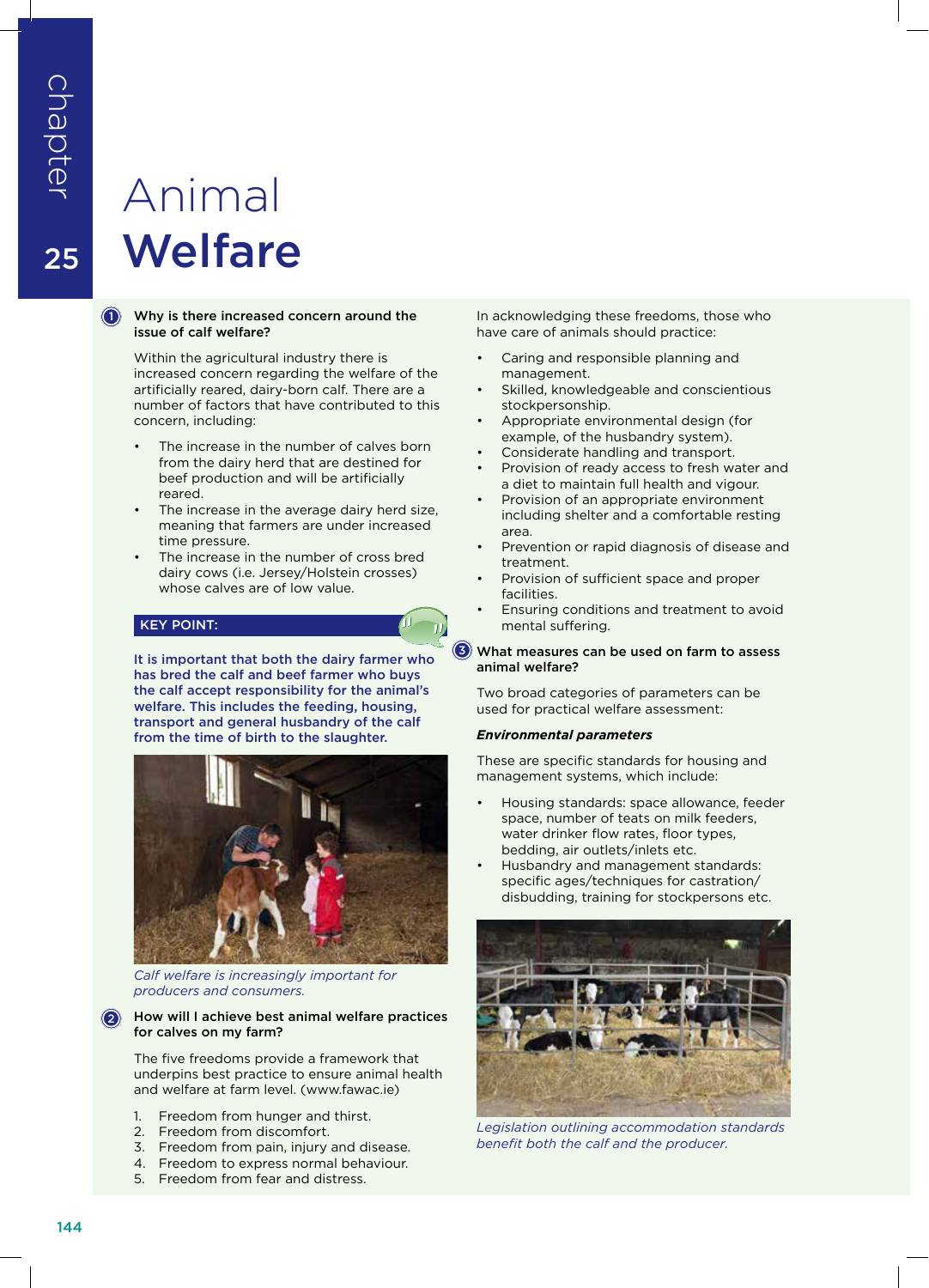25



### *Animal based parameters*

These include measures of the animal's reactions or responses to the calf rearing system, such as bodyweight for age, average daily gain, mortality, veterinary treatments, incidence of disease and injury etc.

### 4) What are the main aspects of the European Communities Regulation on the welfare of calves?

The following points summarise the main aspects of the Regulations regarding the welfare of calves:

- Materials used to construct calf accommodation and calf equipment must not be harmful to the calves.
- Electrical circuits and equipment shall be installed in accordance with the terms of the National Rules for Electrical Installation ET 101/1991 (2nd Edition).
- Insulation, heating and ventilation of the building must ensure that the air circulation, dust level, temperature, relative air humidity and gas concentrations are kept within limits which are not harmful to the calves.
- All automated or mechanical equipment must be inspected at least once daily. Where defects are discovered, these should be rectified immediately. Where this is not possible, appropriate steps must be taken to safeguard the health and well-being of the calves until the defect has been rectified.
- Where an artificial ventilation system is used, provision must be made for an appropriate back-up system to guarantee sufficient air renewal in the event of the failure of the system, and an alarm system, independent of the mains electricity supply, should be provided.
- Calves must not be kept permanently in darkness. Calf accommodation must be well lit, by natural or artificial light, for at least eight hours a day. An adequate source of light must be available so calves can be properly inspected at all times.



*All housed calves must be inspected by the owner or the person responsible for the animals at least twice a day and calves kept outside should be inspected at least once a day.*

- Any calf that is ill or injured must be treated appropriately without delay. Veterinary advice must be sought as soon as possible for calves that do not respond to the stockperson's care.
- Where necessary, sick or injured calves should be isolated in adequate accommodation with dry, comfortable bedding.



*The accommodation for calves must be constructed to allow each calf to lie down, rest, stand up and groom itself without difficulty.*

Up to eight weeks of age calves may be kept in individual pens where they must have direct visual and tactile contact with other calves. After eight weeks calves must not be confined in an individual pen unless certified by a veterinarian.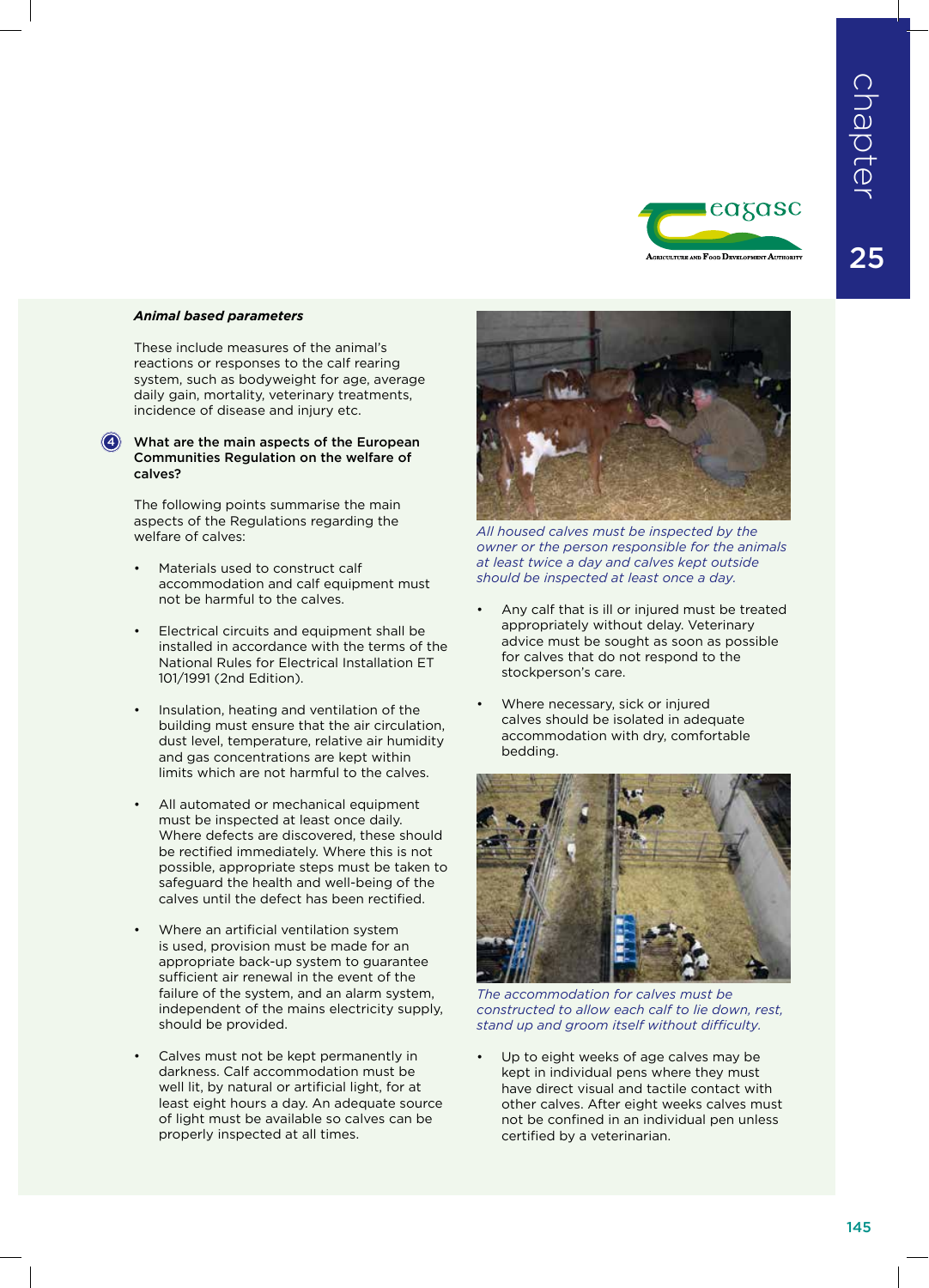# Animal **Welfare**

- The width of any individual pen for a calf shall be at least equal to the height of the calf at the withers, measured in the standing position. The length shall be at least equal to the body length of the calf, measured from the tip of the nose to the caudal edge of the pin bone, multiplied by 1.1.
- For calves kept in groups, the unrestricted space allowance available to each calf shall be at least equal to 1.5m2 for each calf with a liveweight of less than 150kg, at least equal to 1.7m2 for each calf with a liveweight of 150kg or more but less than 220kg.
- Calves should not be tethered, with the exception of group-housed calves, who may be tethered for periods of not more than one hour at the time of feeding milk or MR. Where tethers are used, they must not cause injury to the calves and should be inspected regularly and adjusted as necessary to ensure a comfortable fit.
- Housing, pens, equipment and utensils for calves must be properly cleaned and disinfected. Faeces, urine and uneaten or spilt food must be removed and bedding changed as often as necessary to minimise smell and avoid attracting flies or rodents.
- Floors should be smooth but not slippery. The floors must not cause injury or suffering to calves standing or lying on them.
- Floors must be suitable for the size and weight of the calves and form a rigid, even and stable surface.
- Appropriate bedding shall be provided for all calves less than two weeks old.



*The lying area should be comfortable, clean and adequately drained.*

- All calves must be provided with an appropriate diet adapted to their age, weight and behavioural and physiological needs, to promote good health and welfare.
- A minimum daily ration of fibrous food should be provided for each calf over two weeks old, the quantity being raised from 50 g to 250 g per day for calves from 8 to 20 weeks old.
- Calves must not be muzzled.
- All calves must be fed at least twice a day. Where calves are housed in groups and not fed *ad lib* or by an automatic feeding system, each calf shall have access to the food at the same time as the others in the group.
- All calves over two weeks of age must have access to a sufficient quantity of fresh water or be able to satisfy their fluid intake needs by drinking other liquids. Fresh drinking water must be available at all times to sick calves or during periods of hot weather.
- Feeding and watering equipment for calves shall be designed, constructed, placed and maintained so that contamination of feed and water is minimised. Equipment and fittings should be designed and maintained as to minimise, as far as is practicable, the exposure of the calves to spills of feed or water, or to faeces and urine.
- Calves must be cared for by a sufficient number of suitably experienced personnel.

### KEY POINT:



value. Each calf's welfare is of equal importance, regardless of their saleability or economic

### **5**) What is the role of the stockperson in ensuring optimal animal welfare?

The stockperson is key to ensuring optimal animal welfare. Specific stockperson skills can be developed on-farm, through working with an experienced person or by following a course offered by a suitable training organisation. Formal training and/or experience working under the supervision of a competent stockman

25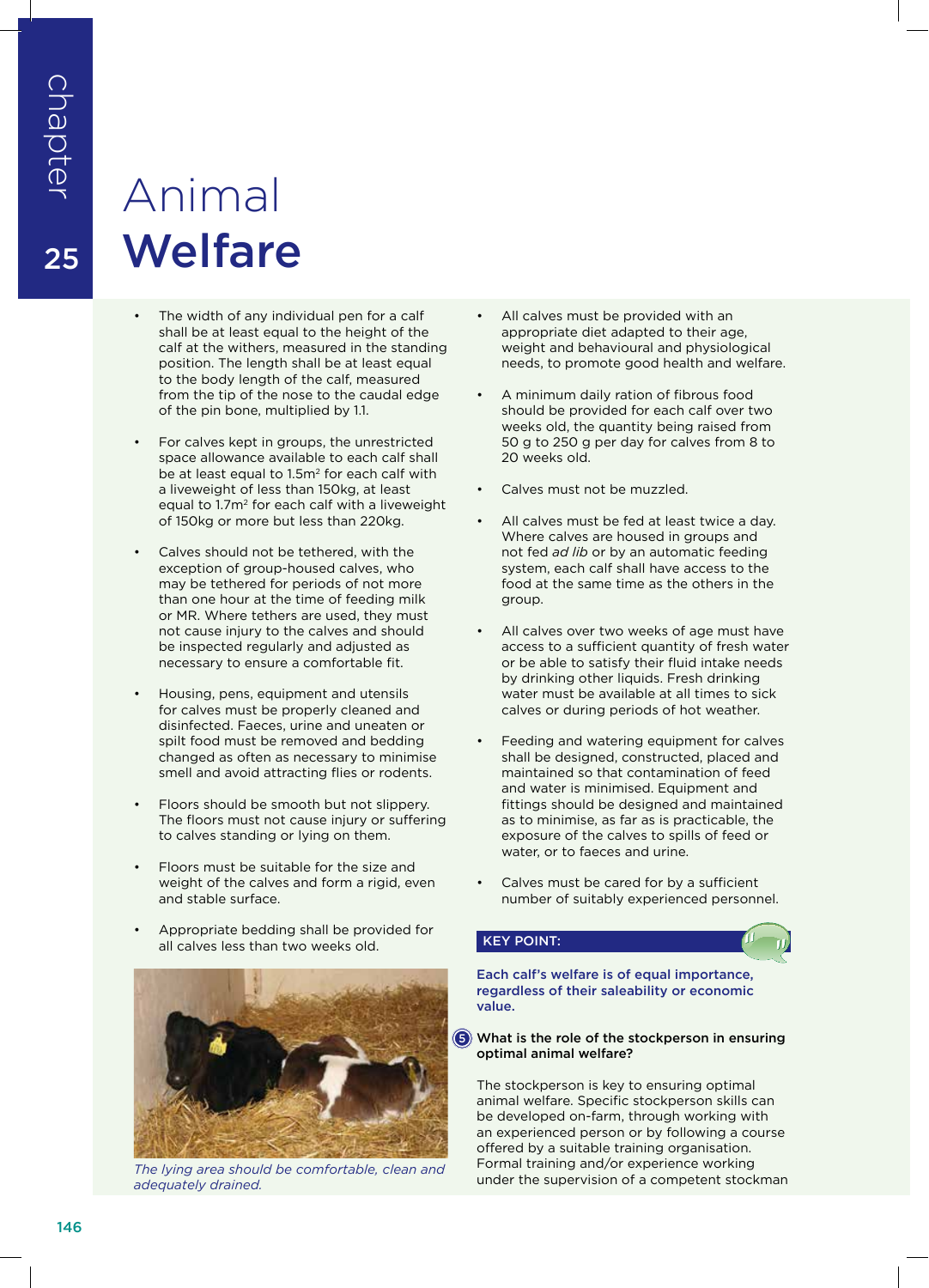25



is strongly recommended where inexperienced persons are taking over responsibility for animal husbandry on a farm.

Common veterinary type activities (e.g. dosing, injecting, and castration) should not be attempted without appropriate supervision until the stockperson is competent to carry out these activities. People already involved in animal management/husbandry should keep themselves updated in technological developments that can prevent or correct welfare problems.

A competent stockperson should be able to:

- Recognise whether or not the calves are compromised or in good health.
- Understand the significance of a change in behaviour of the animals.
- Know when veterinary treatment is required.
- Implement a farm health programme i.e. vaccination, preventative measures etc.
- Implement appropriate feeding programmes for calves.
- Recognise if the environment is adequate to promote good calf health and welfare.
- Handle calves with care, avoiding unnecessary stress.

### 6) What regulations protect the welfare of calves during transport?

Council Regulation (EC) No 1/2005 on the protection of animals during transport and related operations is the legislation that governs the welfare of calves during transport in Ireland.

When calves are being transferred from the farm of origin it is vital to ensure that the calf is 'fit' for the journey so as not to compromise their welfare. This is the responsibility of both the dairy farmer selling the calf and the purchaser of the calf.

In brief, guidelines include:

- Calves must be bright and alert, hooves worn and firm, have a dry navel and no scours.
- Transport conditions must be guaranteed not to cause injury or unnecessary suffering.
- Journey length calves must be 10 days of age if undergoing journeys >100km.
- Journey time the transportation of calves less than 14 days of age on journeys

exceeding eight hours is not permitted unless they are accompanied by their mother.

If animals fall ill or are injured during transport, they must be separated from the other animals and receive first-aid treatment promptly.



*Transport conditions are a function of the initial fitness of the animal, the transport vehicle, planning, transport management and environmental circumstances.*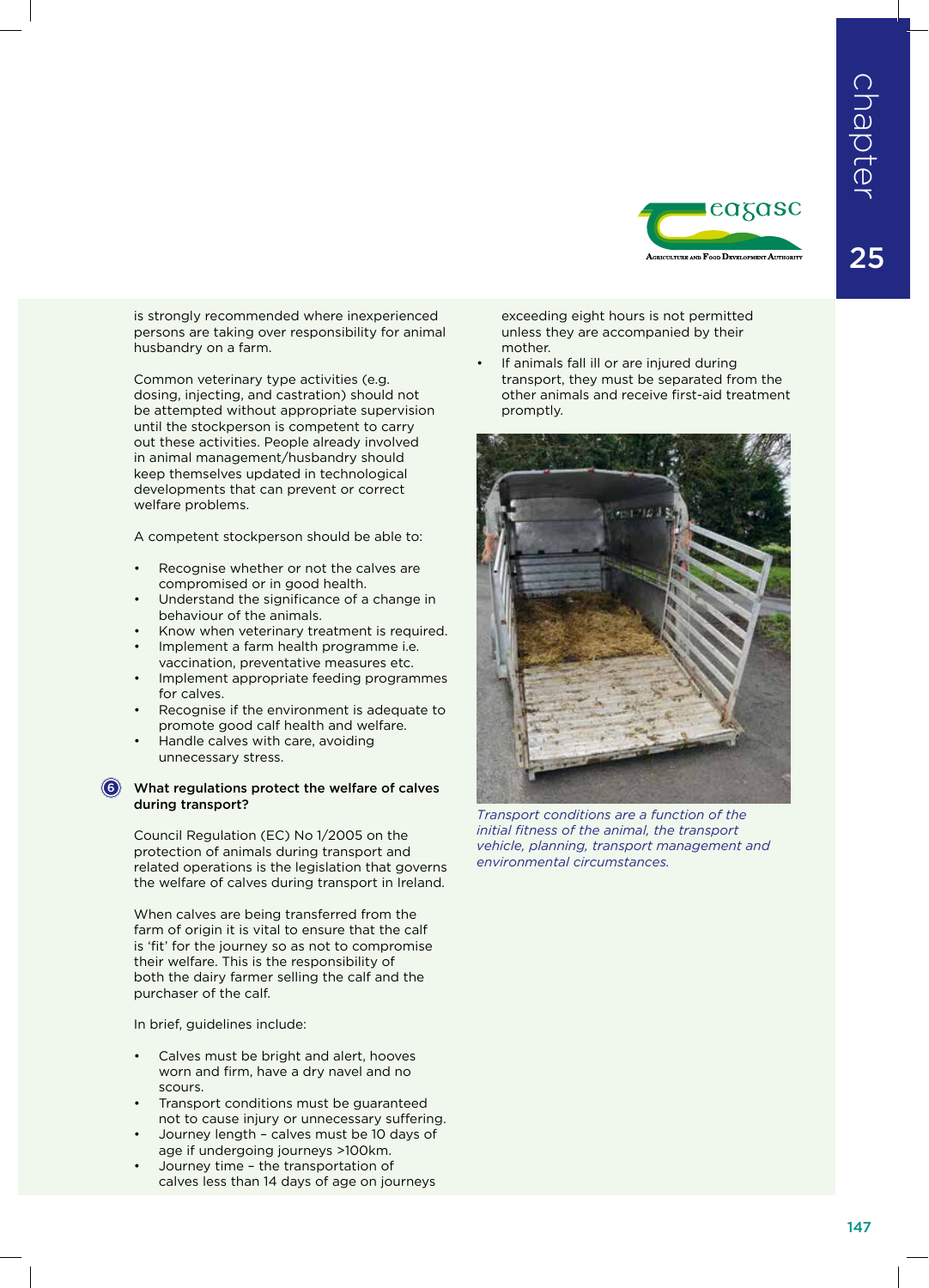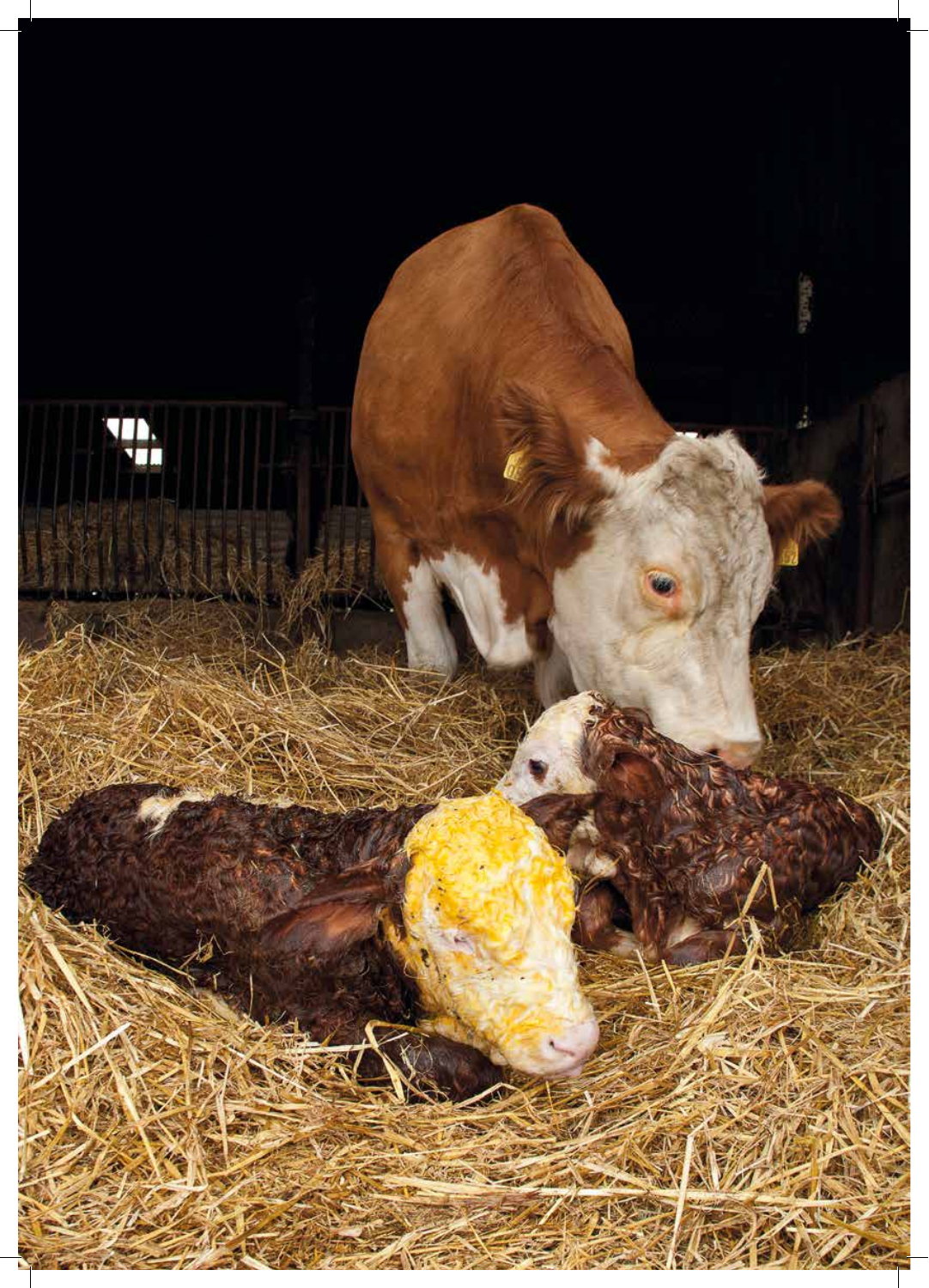

## Section 8 26 26

## Health and safety around Calving and Calf Facilities



### Introduction

Accidents and illness related to farming are not inevitable and can be prevented through planning and careful work organisation. A quarter of Irish farm accidents and one fifth of farm deaths in older farmers are livestock-related. Attacks by recently-calved cows are a common cause of such accidents. Ensuring appropriate facilities are in place to provide comfort and safety for themselves, other farmworkers and their animals is the responsibility of the farmer.

 $\bf{(1)}$ 

Housing.

Calving facilities. 2

Calf houses. (3)

Loading and unloading ramps. 4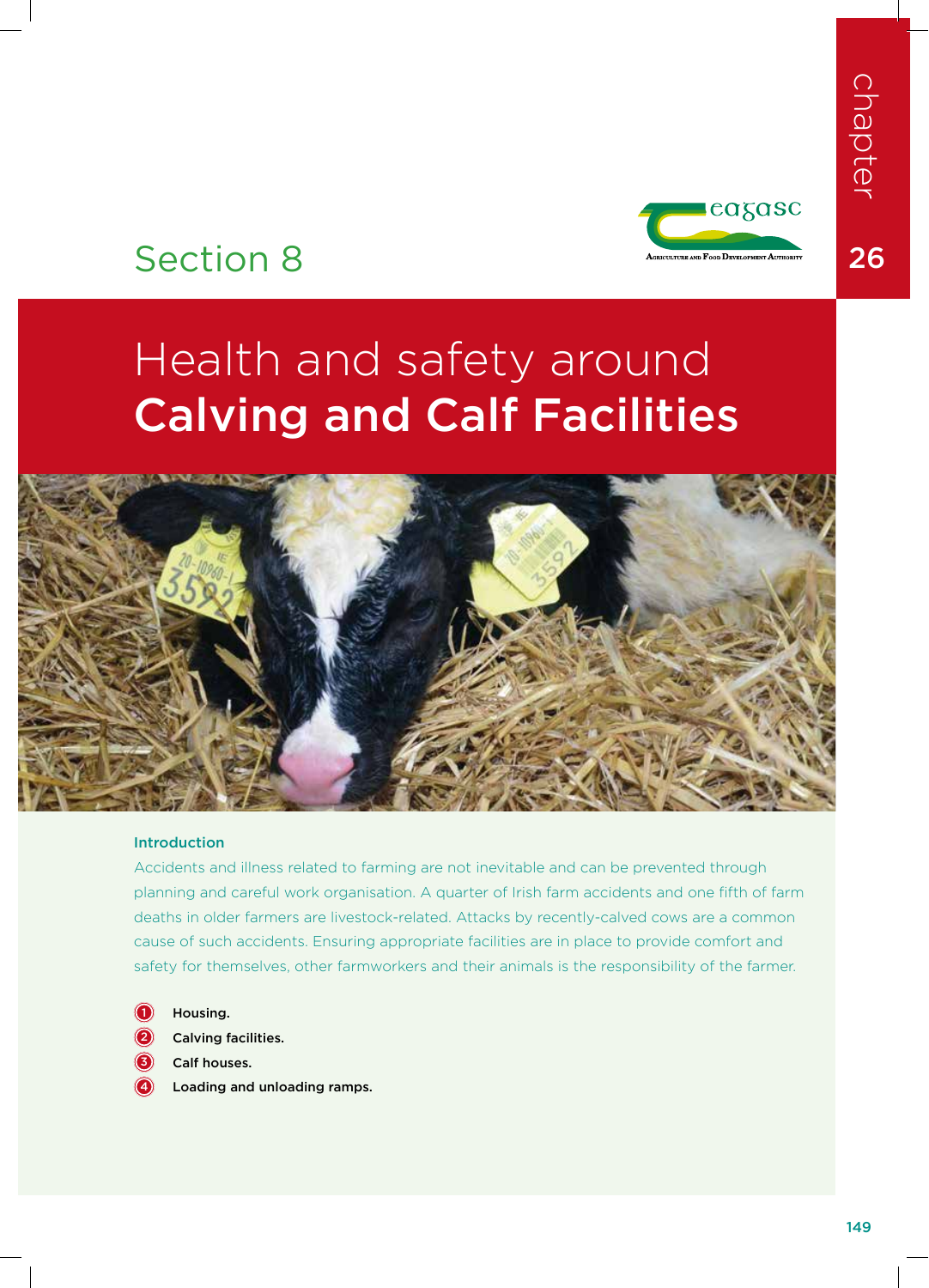26

# Health and safety around Calving and Calf Facilities

### 1) Housing.

- All houses should be adequately ventilated allowing for an adequate supply of fresh air, allowing heat dissipation and preventing the build-up of carbon dioxide, ammonia or slurry gases.
- Surfaces that cattle walk on should be designed, constructed and maintained to avoid discomfort, stress or injury to the animals. Surfaces should be even and non-slip to avoid dangerous underfoot conditions. Uneven surfaces cause bruising of the feet and smooth surfaces can cause slipping.
- The accommodation should contain sufficient sources of natural or artificial light so as not to cause discomfort to the animals. Artificial light should also be provided to enable adequate inspection of the animals in particular for cows in late pregnancy and young calves.
- Each building should have a suitable smoke or fire alarm system installed in order to detect fire or smoke. All electrical fittings should meet Health and Safety requirements

### 2) Calving facilities.

Calving can be an anxious time. Good calving facilities, such as calving cameras, calving gates and non-slip calving jacks can reduce the stress on both the farmer and the animals.



*Calving facilities should be designed to minimise stress for the mother and calf and maximise safety for the stockperson.*

The calving area should provide adequate space, be tidy and well-bedded with clean dry straw, free of obstructions with good lighting. Well-designed calving pens and gates minimise

the direct physical contact between the cow/ heifer and the farmer.

- The facility should provide the farmer with access to both sides of the animal.
- Calving jacks and mechanical lifting aids, such as a pulley system, in the calving pen can help to prevent back injury.
- The floor must be free of tripping hazards such as twine, stones or pieces of timber.



around calving. Farmers should also be aware of zoonotic infections which can be contracted by humans



*Farmers/vets should always wear arm length gloves and washable protective clothing and boots.*

### **3** Calf houses.

With housed calves there is a lot of manual work, whether it be feeding, cleaning the pens, drenching, vaccinating or if a calf simply needs to be lifted. The basic requirements for calf housing have been defined in law (SI24:2009, www.agriculture.gov.ie). These specifications also provide a safe facility for working with calves.

### *Calf facilities must be:*

- Constructed to provide clean, dry, warm and draught-free accommodation without risk of injury to the health of animals and workers.
- Designed to allow for appropriate feeding, cleaning, disinfection and general hygiene.
- Designed to allow thorough inspection of calves and easy stock management.
- Adequately ventilated at all times.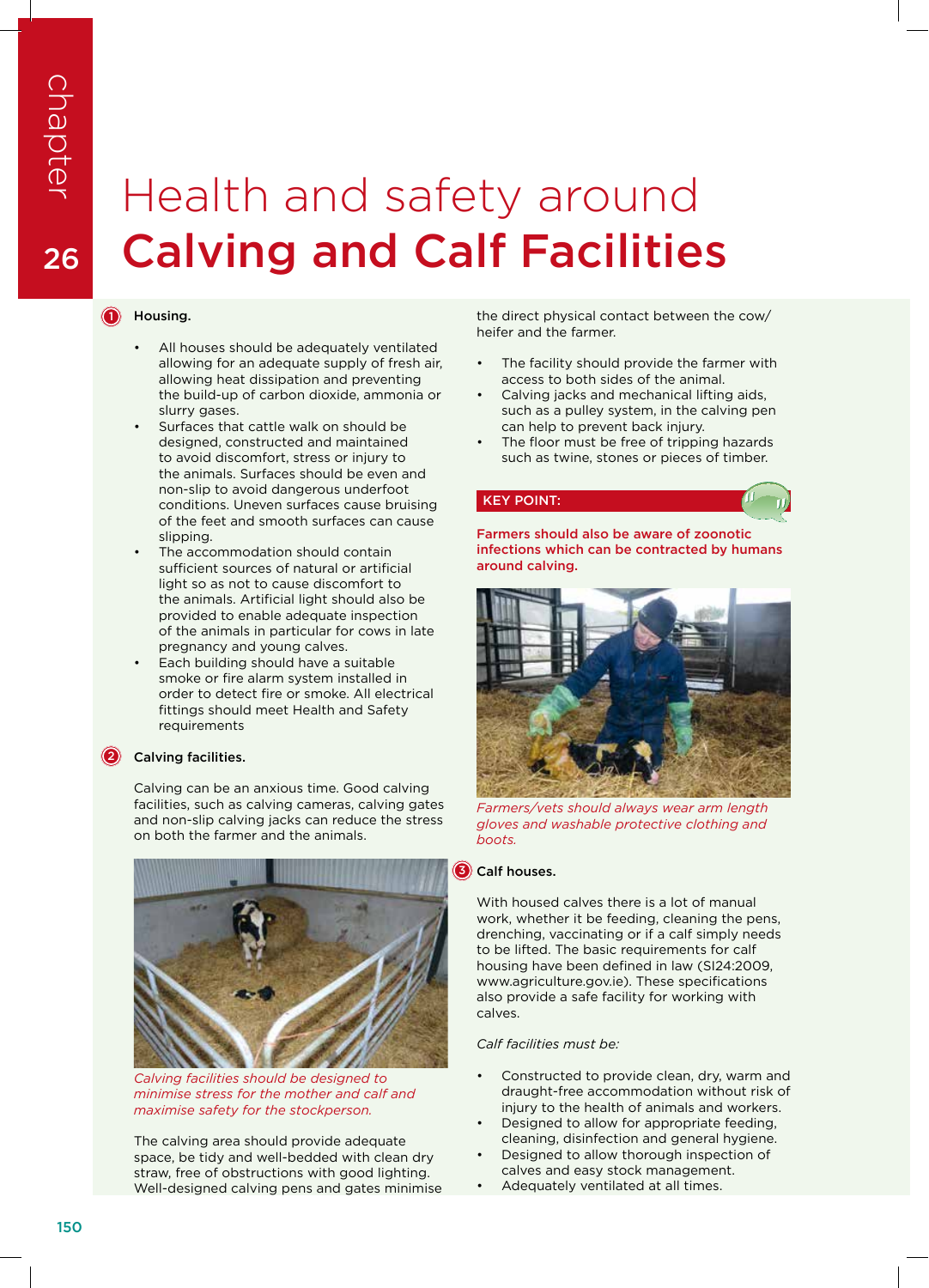

Designed so that air circulation, dust levels, temperature, relative humidity and gas concentrations are kept within limits that are not harmful to the animal.

### *Calf facilities must have:*

- Adequate unobstructed floor space.
- Facilities for storing and handling wastes.
- Accommodation for the isolation of sick calves.
- Adequate natural and artificial lighting.
- Adequate drinking water.
- Adequate drainage.

### 4) Loading and unloading ramps.

Many injuries arise when loading and unloading cattle. A suitable loading ramp is essential for safe loading of trailers or trucks.

All ramps must have ramp gates in place which are strong, secure, operate freely and lock securely when closed. It is important that you are patient and calm when loading calves, and allow adequate time for cattle to load.

When loading, take care when closing up the ramp gates. Always stand to the side when lifting the ramp and seek assistance wherever possible so as to avoid back injury.

Any steps for cattle must be less than 20cm high and the ramp angle less than 15 degrees (HSA-Guidance on Safe Handling of Cattle on Farms). Non-slip surfaces are important and in Farms). Non-siip sanaces are important and in on the loading ramp.

When the ramp is lowered to unload, step well to the side. If slow to unload, let the animals come off in their own time.

### KEY TIPS:

*Don't rush animals when unloading them as they will be more difficult to manage and will always want to leave the trailer on subsequent journeys.*

### **More information**

Teagasc has more detailed information and advice on all aspects of calf rearing and dairy calf to beef systems on its website. Scan code below to access.